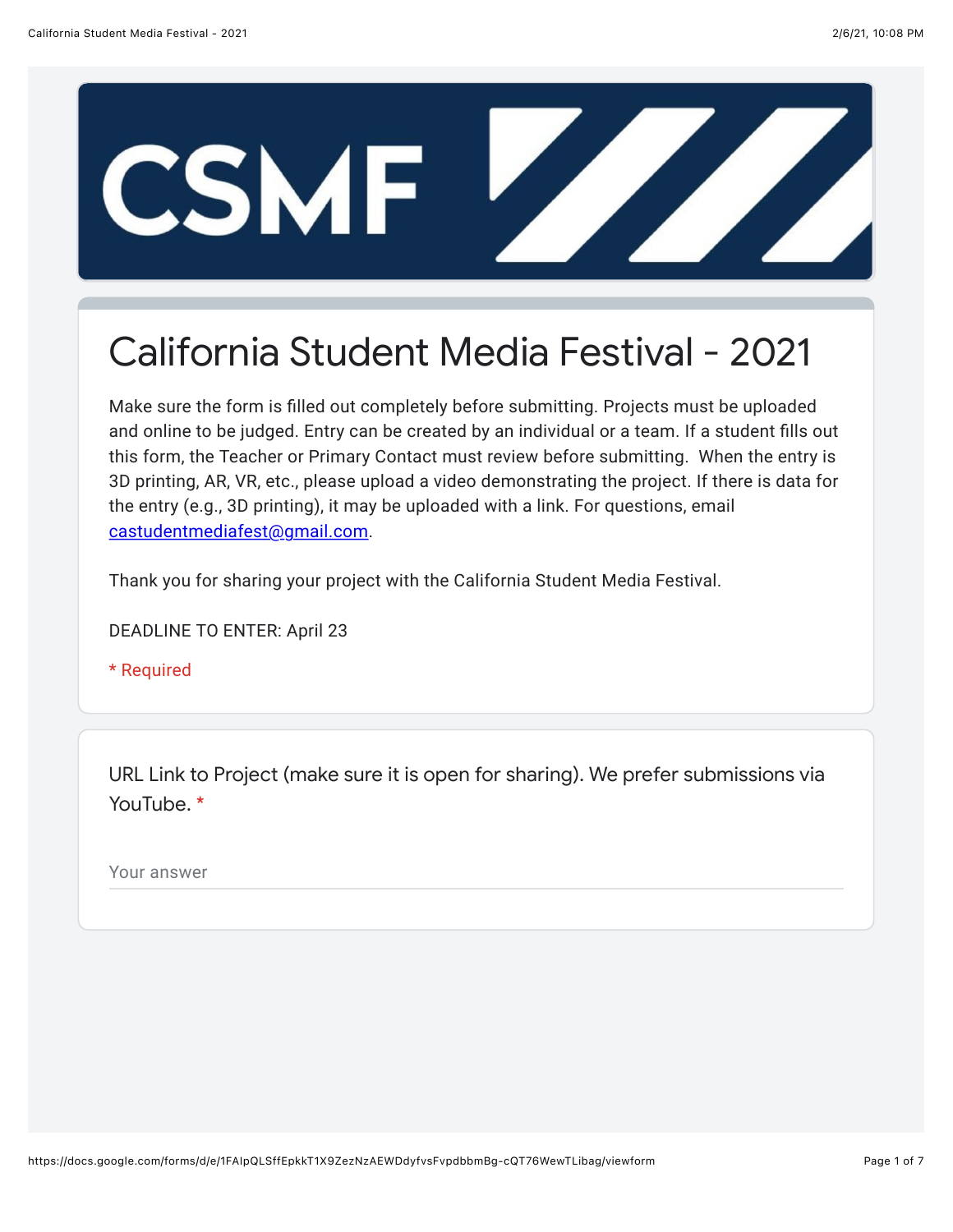## Copyright and Creativity Statement \*

NOTE: Judges will use your responses when scoring your project. If you do not include your entry's copyright and creativity credits within the project, please choose 'Other' and add them in the space provided. More information on copyright and education: [https://www.copyrightandcreativity.org/](https://www.google.com/url?q=https://www.copyrightandcreativity.org/&sa=D&source=editors&ust=1612681685025000&usg=AFQjCNFI8g4z9M8hjCwQ60VnwtN4zNbWwA)

|  | $\sim$ My submission follows copyright guidelines by including credit for music, artwork, etc, |
|--|------------------------------------------------------------------------------------------------|
|  | $\cup$ (including my own name if I made it myself).                                            |

My credits are listed at the end of project. That is the place judges most often look for citations for music, art, videos, and photographs, etc., use in this project.

My credits are listed on the page where the video is published.

Other:

Title of the Project \*

Your answer

Primary Contact Name (Teacher, Principal, and/or Parent) \*

Your answer

Primary Contact Phone Number \*

Since our event will be virtual and LIVE, a mobile phone number is preferred.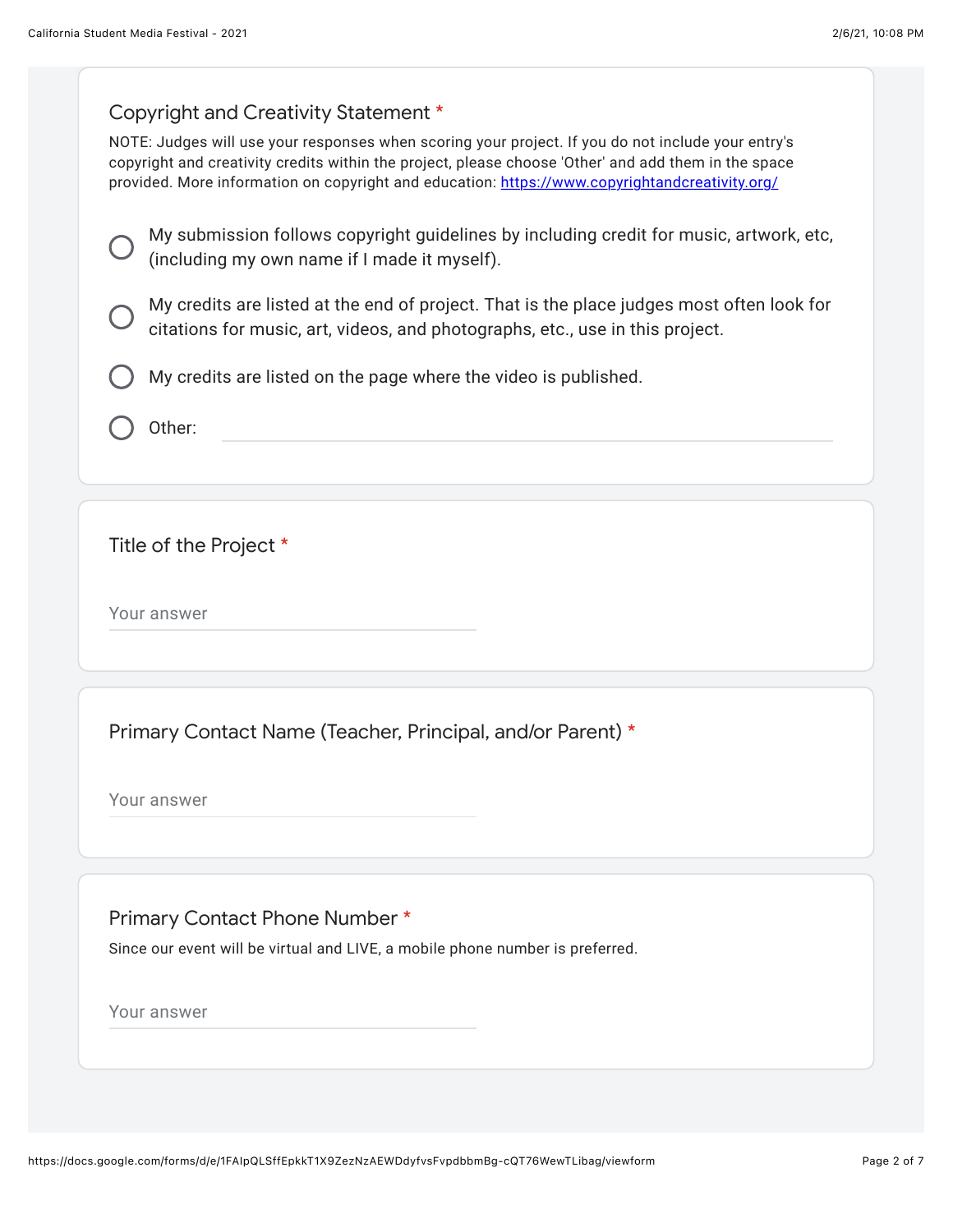|             | Primary Contact Email Address *                                                      |
|-------------|--------------------------------------------------------------------------------------|
| Your answer |                                                                                      |
|             |                                                                                      |
|             | School (or Submitting Agency) Name *                                                 |
|             | NOTE: After-school programs or other education-focused agencies may submit projects. |
| Your answer |                                                                                      |
|             |                                                                                      |
|             |                                                                                      |
| City *      |                                                                                      |
| Your answer |                                                                                      |
|             |                                                                                      |
|             |                                                                                      |
| Zip Code *  |                                                                                      |
| Your answer |                                                                                      |
|             |                                                                                      |
|             |                                                                                      |
|             | Grade Level of All Participants *                                                    |
|             | <b>Elementary Grades</b>                                                             |
|             | <b>Middle School Grades</b>                                                          |
|             | <b>High School Grades</b>                                                            |
|             | Other:                                                                               |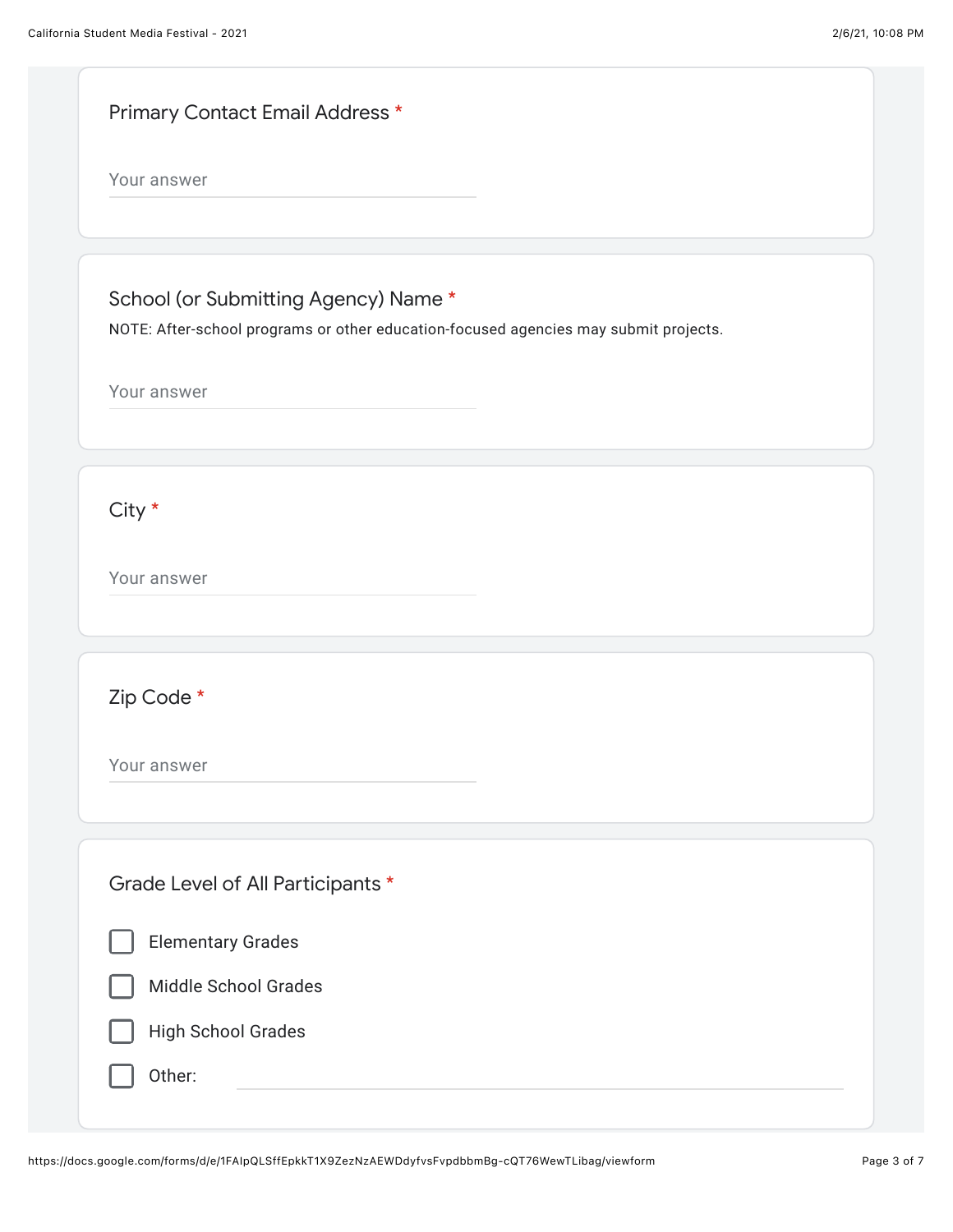| Brief Explanation of Your Entry: Why was this entry made? What is its purpose?<br>Share something about it. This will inform the judges when viewing your work. *<br>Please provide no more than a paragraph for your entry's description. |
|--------------------------------------------------------------------------------------------------------------------------------------------------------------------------------------------------------------------------------------------|
| Your answer                                                                                                                                                                                                                                |
|                                                                                                                                                                                                                                            |
| Purpose Category *                                                                                                                                                                                                                         |
| Which category BEST describes your entry?                                                                                                                                                                                                  |
|                                                                                                                                                                                                                                            |
| Academic - Addresses a curriculum objective.                                                                                                                                                                                               |
| Artistic - Made as an artistic expression, not necessarily connected to school<br>curriculum.                                                                                                                                              |
| <b>Elements of Both</b>                                                                                                                                                                                                                    |
|                                                                                                                                                                                                                                            |
| Content Category *                                                                                                                                                                                                                         |
| Non-Fiction                                                                                                                                                                                                                                |
| Fiction                                                                                                                                                                                                                                    |
| <b>Elements of Both</b>                                                                                                                                                                                                                    |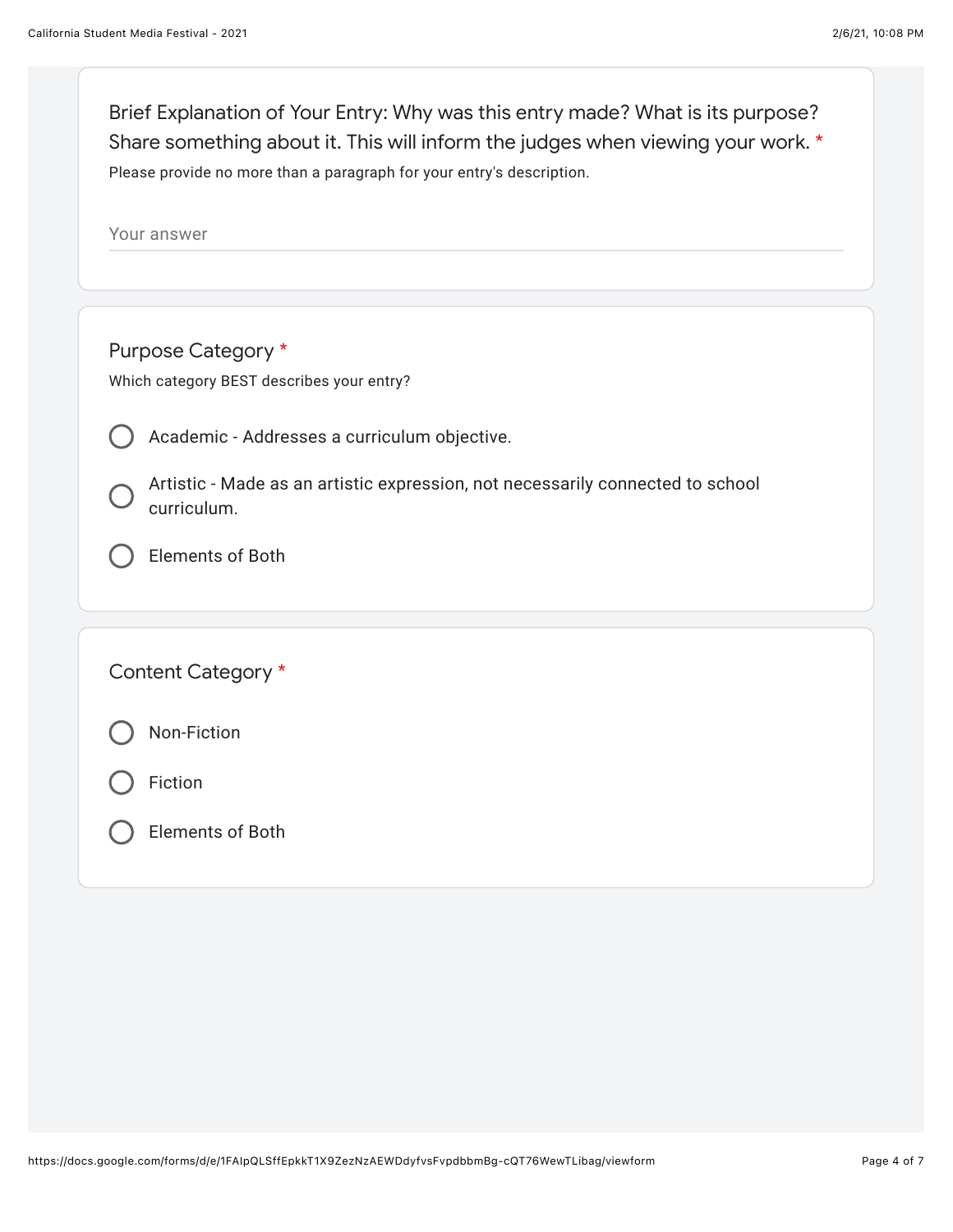| Media Category *                                                                                                                         |
|------------------------------------------------------------------------------------------------------------------------------------------|
| Film / Video                                                                                                                             |
| Photography                                                                                                                              |
| Music                                                                                                                                    |
| Art / Graphic Arts                                                                                                                       |
| Emerging Technology: AR, VR, 3D Printing, Artificial Intelligence (e.g., creating an<br>Amazon Blueprint) https://blueprints.amazon.com/ |
| Media and Information Literacy (Special Award)                                                                                           |
| Global Oneness & UN SDGs (Special Award). https://sdgs.un.org/#goal_section                                                              |
| California State Parks Adventures - Environmental Stewardship (Special Award)                                                            |
| Other:                                                                                                                                   |
|                                                                                                                                          |
| Where in my project should judges look for copyright citations: *                                                                        |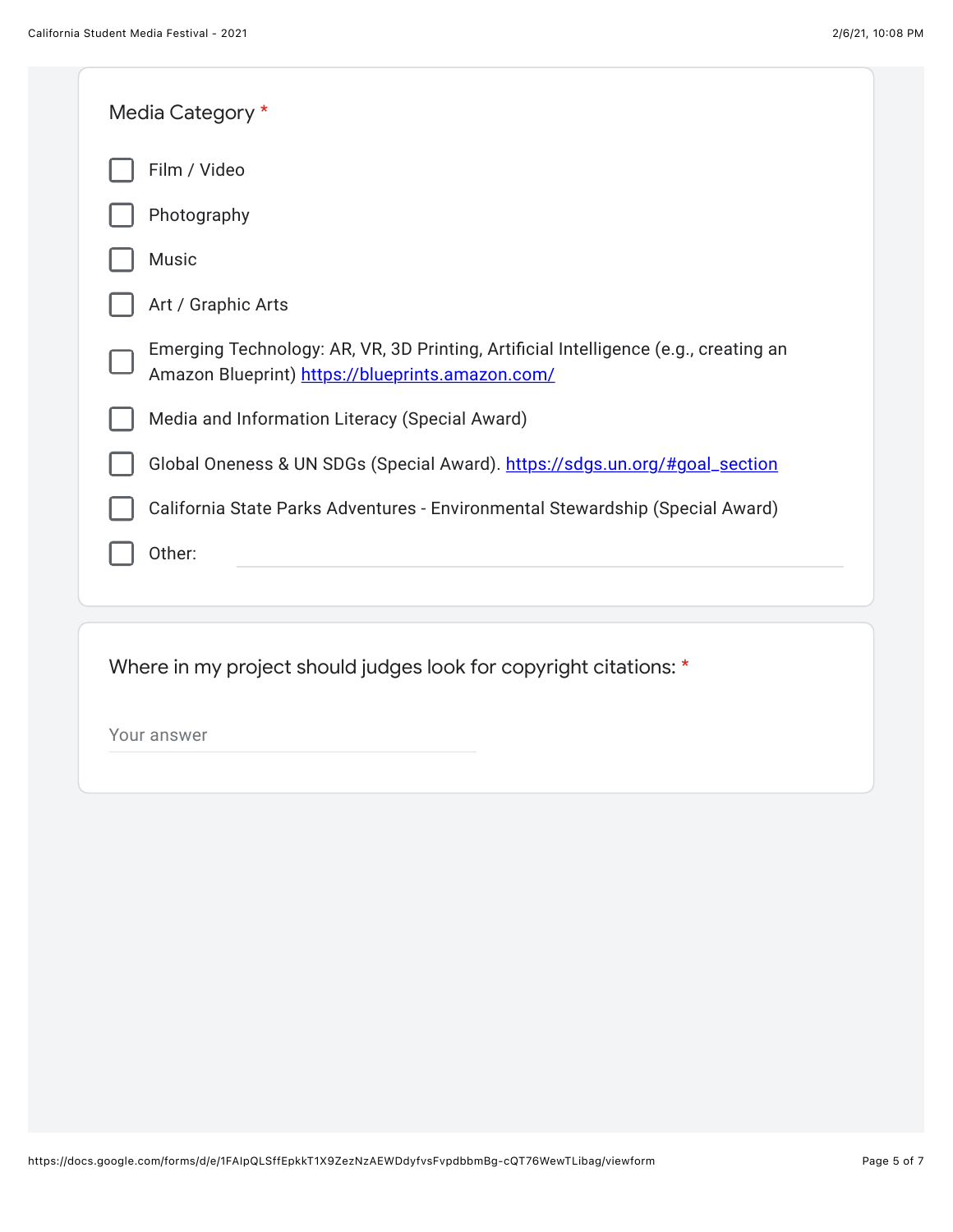FOR THE PRIMARY CONTACT: The Festival requires the normal Photo Release form for students whose work or likeness is in the project. The release form is here: htt[ps://tinyurl.com/CSMFphotoReleaseForm.](https://www.google.com/url?q=https://tinyurl.com/CSMFphotoReleaseForm&sa=D&source=editors&ust=1612681685038000&usg=AFQjCNEvjbAHjirtWtTC2QXB6BEJP63Ndw) Those may be kept in the school until requested by the Festival. Thank you for having them signed. Note: If student privacy forms beyond this are required by the school or district, the primary contact will verify the appropriate student privacy policies are followed.. \*

YES! I have the Festival forms on file.

Other:

OPTIONAL: How does your media project help make a positive difference in the world? NOTE: A Special Award will be given to the project that best addresses this goal.